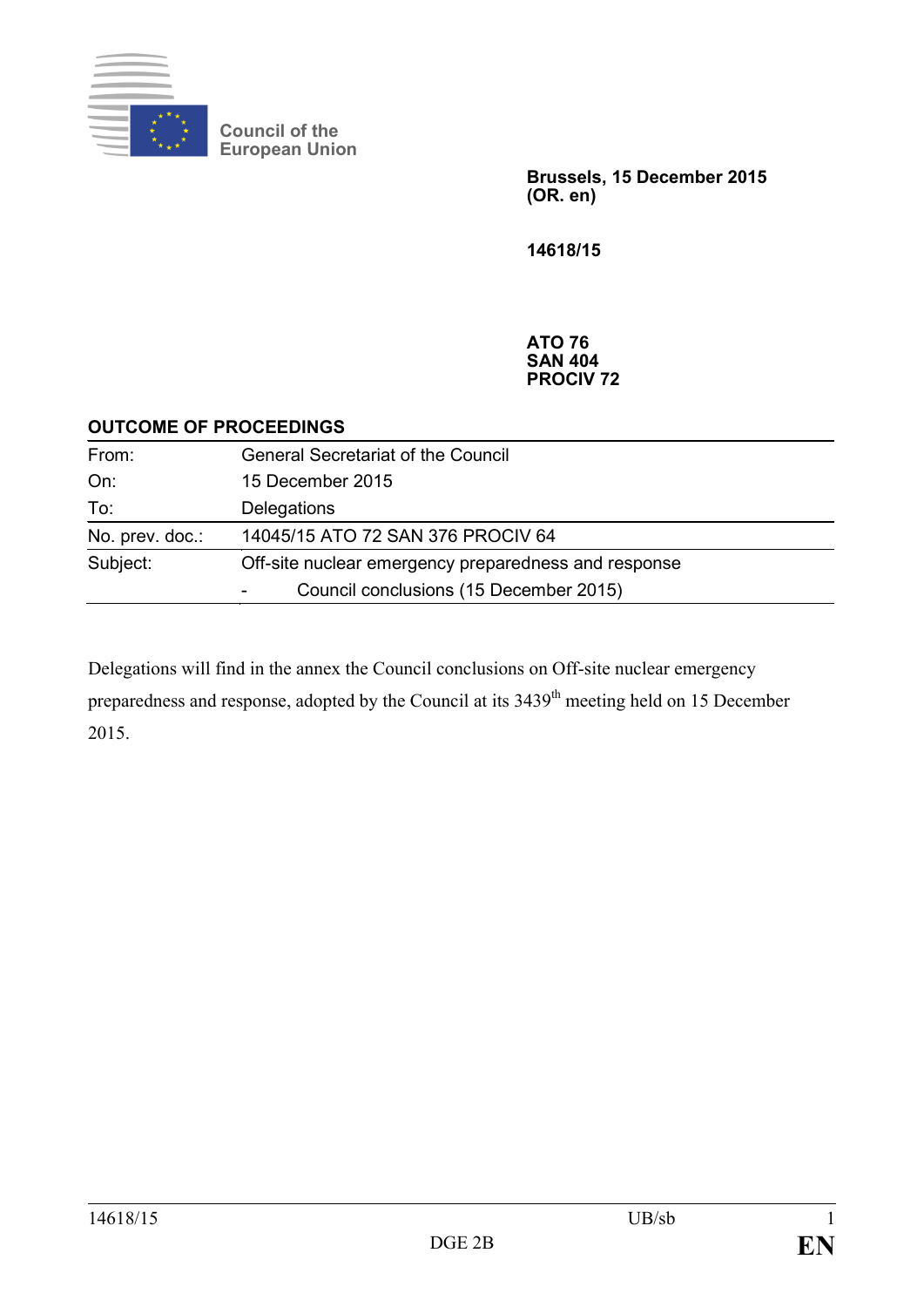## **ANNEX**

## **Draft Council conclusions on**

## **Off-site nuclear emergency preparedness and response**

The Council of the European Union:

REAFFIRMING the paramount importance of protecting citizens effectively against the effects of ionising radiation in case of an emergency, including those of nuclear origin,

AWARE of the fact that emergency preparedness and response (EP&R) arrangements have been established for many years in the EU Member States and are tested and exercised regularly,

RECOGNISING that arrangements and measures applicable to nuclear emergencies may also apply to other radiological emergencies,

ACKNOWLEDGING that the provision of EP&R arrangements is a national responsibility, yet bearing in mind that the consequences of a nuclear accident can go beyond national borders,

STRESSING the need for coherent protective measures along adjacent national borders to protect populations against the effects of ionising radiation in case of an emergency, as a necessary condition for the effectiveness of emergency management,

STRESSING the benefits of involving civil society in preparedness activities, in particular when organising nuclear and radiological emergency exercises, to increase transparency and public participation, and to improve public confidence in the arrangements,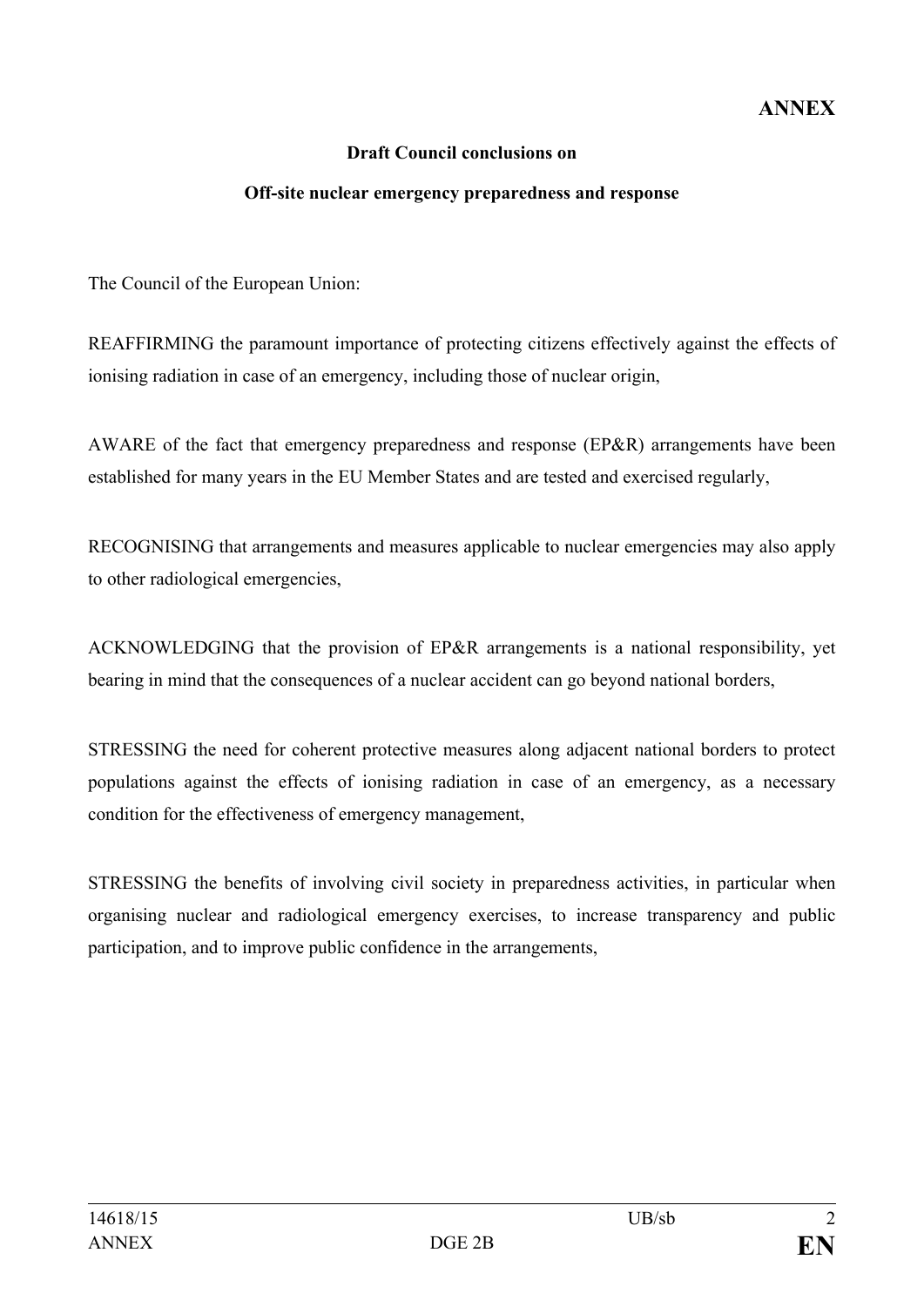BELIEVING that actions to improve off-site nuclear EP&R issues require bringing together the key competent authorities in the Member States, drawn from nuclear safety regulators, radiation protection experts and regulators, technical support organisations and mainly civil protection authorities,

STRESSING the importance of mutual assistance systems at EU level, to make the best use of specialised resources and capabilities in case of an emergency and to bring them into action quickly, taking account of existing mechanisms such as RANET and national systems,

REAFFIRMING the commitment of Member States, the European Union and Euratom to improve response, including cross-border coordination, to nuclear emergencies,

RECALLING Council Directive 2013/59/Euratom containing several provisions applicable to emergency preparedness and response, Council Directive 2014/87/Euratom requiring Member States to ensure that an organisational structure for on-site emergency preparedness and response is established, supplementing in this way the requirements of Council Directive 2013/59/Euratom, Council Decision 87/600/Euratom on Community arrangements for the early exchange of information in the event of a radiological emergency and Decision No 1313/2013/EU of the European Parliament and of the Council on a Union Civil Protection Mechanism,

RECALLING the Convention on Nuclear Safety**[1](#page-2-0)** , the Joint Convention on the Safety of Spent Fuel Management and on the Safety of Radioactive Waste Management**[2](#page-2-1)** , the Convention on Assistance in the Case of a Nuclear Accident or Radiological Emergency**[3](#page-2-2)** and the Convention on Early Notification of a Nuclear Accident**[4](#page-2-3)** ,

<span id="page-2-0"></span> $\frac{1}{2}$  IAEA INFCIRC/449

<span id="page-2-1"></span><sup>&</sup>lt;sup>2</sup> IAEA INFCIRC/546

<span id="page-2-2"></span> $\frac{3}{4}$  IAEA INFCIRC/336

<span id="page-2-3"></span>**<sup>4</sup>** IAEA INFCIRC/335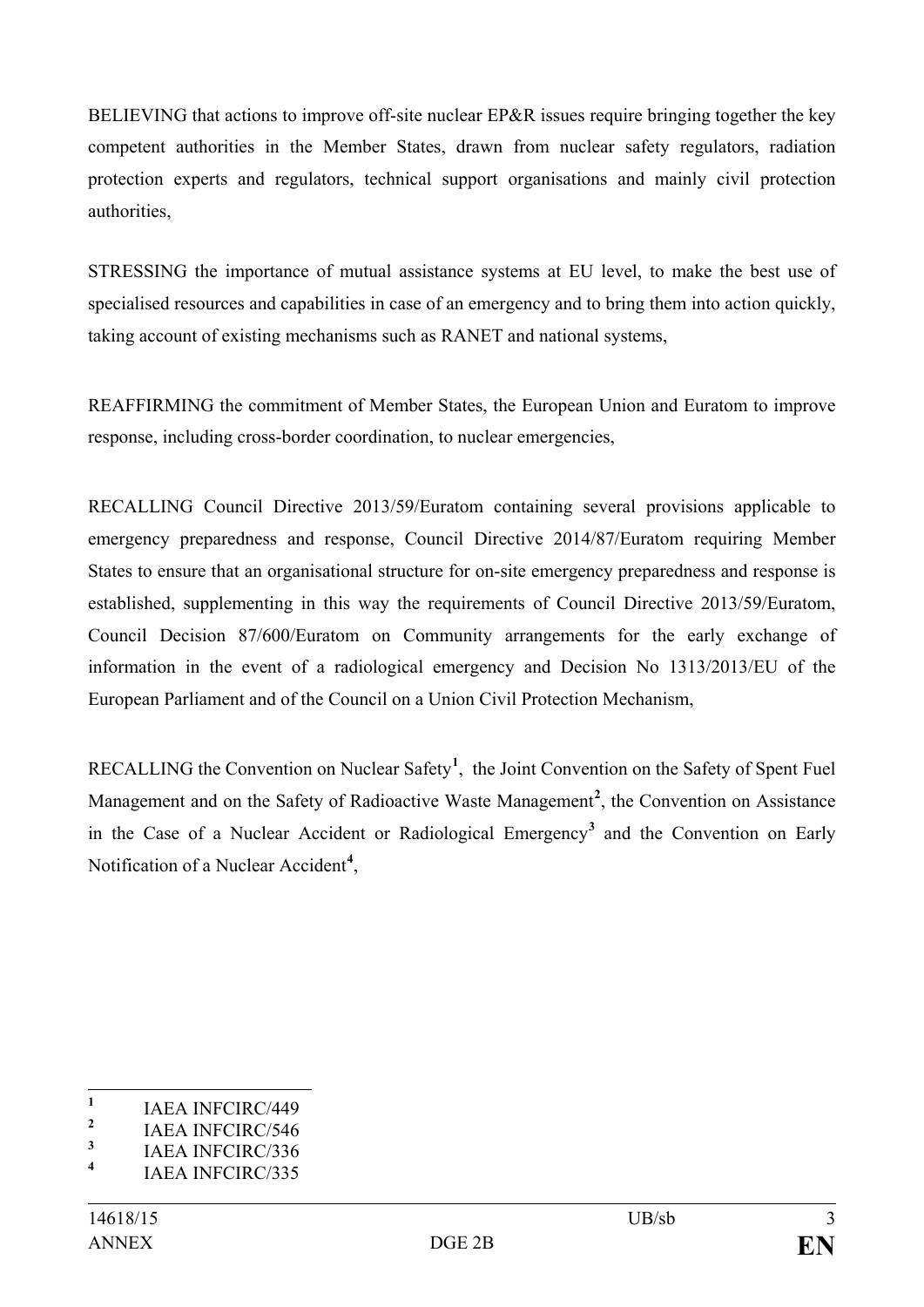RECALLING that according to Article 99 of Council Directive 2013/59/Euratom, Member States shall cooperate with other Member States and with third countries in addressing possible emergencies on their territory which may affect other Member States or third countries, in order to facilitate the organisation of radiological protection in those Member States or third countries,

RECOGNISING the work on improved cross-border approaches to coordinate protective measures in case of a nuclear accident, which has been carried out by national experts, competent authorities and regulators in the framework of HERCA and WENRA,

STRESSING Member States' effort to implement Council Directive 2013/59/Euratom and therefore to enhance international cooperation concerning the management of an emergency with crossborder consequences,

RECOGNISING that the transposition and implementation of Council Directive 2013/59/Euratom gives an opportunity to improve mutual understanding and to revisit existing arrangements, achieving thus greater coherence of EP&R in the EU,

1. INVITES the Commission to:

- organise workshops to facilitate the consistent transposition and implementation of Council Directive 2013/59/Euratom, aiming at developing a coherent approach to EP&R provisions of the directive, particularly between neighbouring Member States as well as with neighbouring third countries, including notably on the following radiation protection subjects:
	- Protection strategies and optimisation approaches, including the use of reference levels,
	- Generic criteria, operational criteria, default triggers,
	- Arrangements for the transition from emergency to existing exposure situation,
	- Emergency response arrangements and information to the public,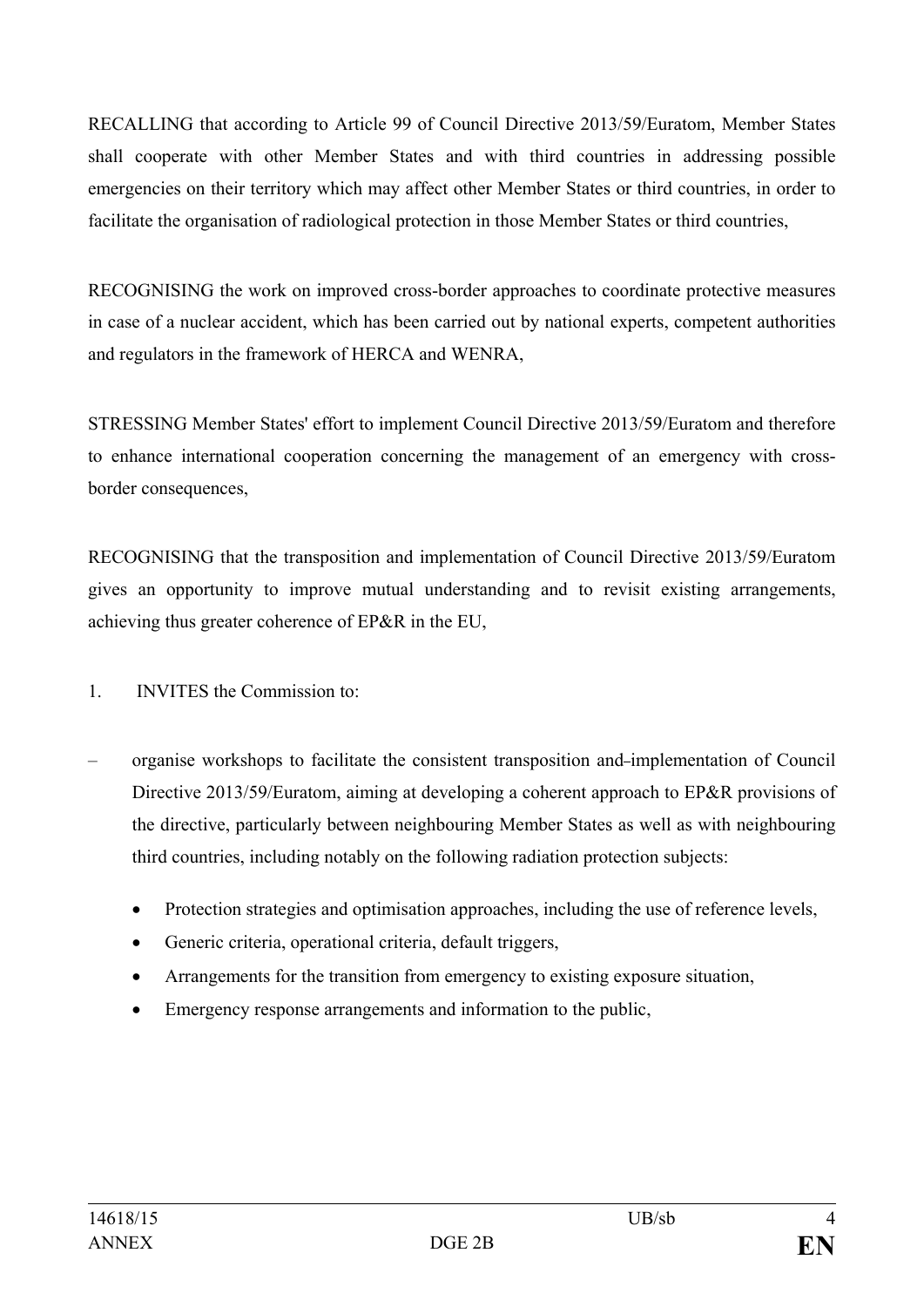- report to the Council on the progress with the implementation of those provisions of Council Directive 2013/59/Euratom applicable to EP&R, following its transposition,
- inform neighbouring third countries about provisions established in Directive 2013/59/Euratom aimed to strengthen EP&R in the Member States,
- 2. INVITES Member States to:
- take account of the work carried out by national experts, competent authorities and regulators on improved cross-border approaches to protective measures in case of a nuclear accident, as appropriate and according to the national circumstances, when transposing and implementing the provisions of Council Directive 2013/59/Euratom,
- cooperate closely when establishing or reviewing existing emergency planning zones around nuclear power plants where such zones extend up to or beyond the borders of a Member State,
- exchange information about planned or implemented measures for precautionary purposes to minimise long-term consequences at distances beyond the emergency planning zones, where such distances extend up to or beyond the borders of a Member State, taking into consideration local specificities, technical parameters of the installation and existing crossborder cooperation arrangements,